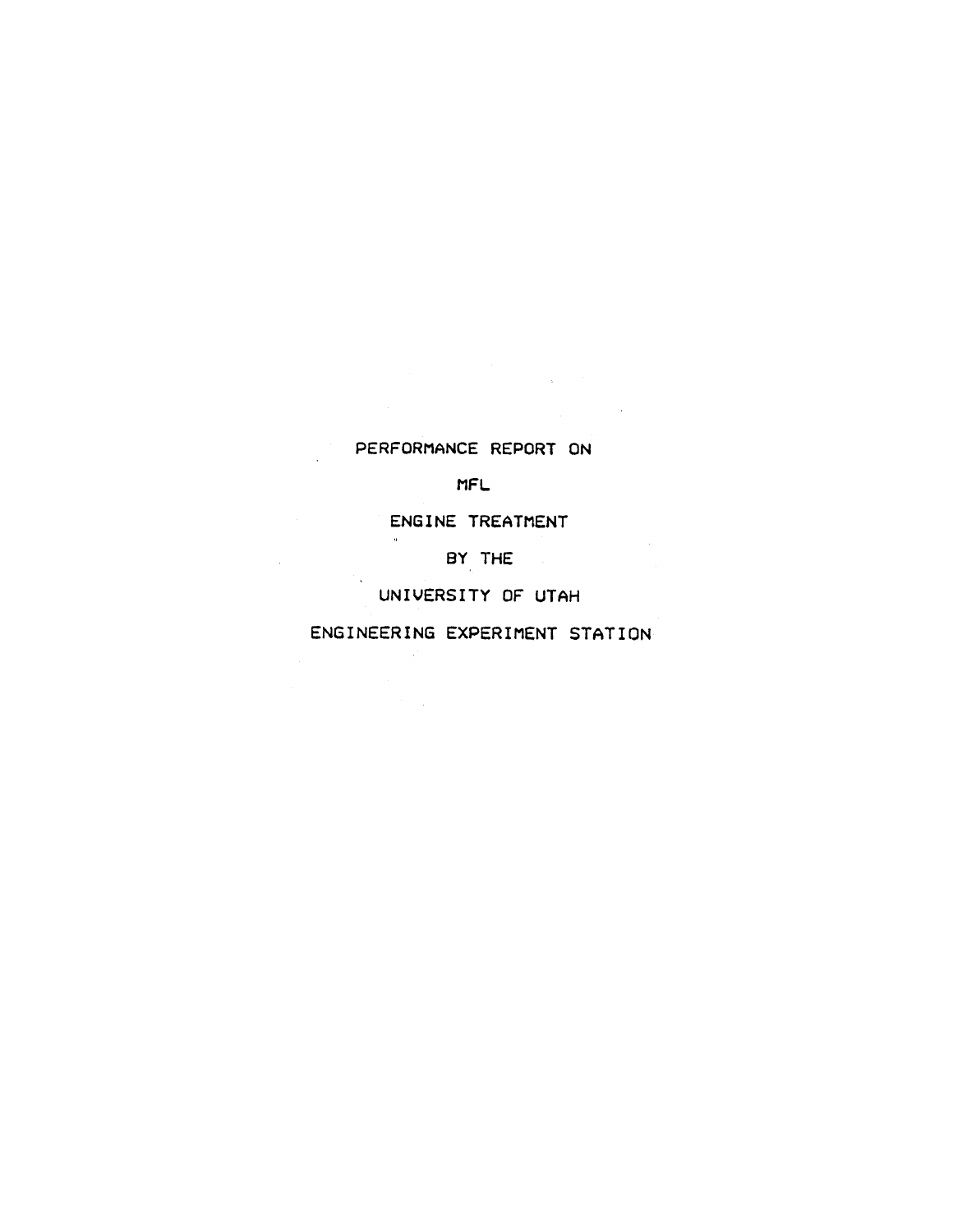### **INTRODUCTION**

The University of Utah Engineering Experiment Station has conducted test of an oil additive manufactured by Lubri Lon International.

The manufacturer claims that MFL Engine Treatment will reduce friction, wear, engine operating temperature, and oil consumption while increasing lubrication, horsepower, and gas mileage. MFL Engine Treatment is a product which is claimed to permanently bond to bearing surfaces, reducing internal engine friction and thus giving rise to the above effects.

MFL Engine Treatment is added to the crankcase of a normal auto engine during oil change, replacing one quart of oil. The client, Mr. Galanis, recommends replacement every year. The manufacturer is currently alleging life time permanency from one application.

The Experiment Station planned to test specifically for:

1) Internal engine friction 2) Fuel consumption 3) Horsepower 4) Engine wear and oil galley clogging 5) Exhaust emissions

These parameters have been measured both before and after the addition of MFL Engine Treatment to the test engine.

The tests were conducted in three phases. The first phase included 10 hours of testing to determine the normal or baseline operation characteristics of the engine. Phase 2 consisted of running the engine for 50 hours, or the approximate equivalence of 2500 miles, with MFL Engine Treatment added to the crankcase. Finally, Phase 3 and additional 50 hours were put on the engine with fresh oil minus MFL to determine if indeed the wear surfaces had become plated, how quickly and beneficial effects would disappear.

Test comparisons were made with standard high grade motor oil, and no conclusions or comparisons with synthetic oils have been made. The Experiment Station also makes no claims or conclusions about the extended life effects of MFL and suggests that tests on the order of 50, 000 miles be made with a large enough test fleet develop statistically accurate information on the long term effects of the MFL Engine Treatment in a variety of engine.

The Experiment Station also makes no claims or conclusions on the performance of an engine after use extending beyond the time of 5000 miles, while emphasizing that there was no data suggesting any deleterious effects.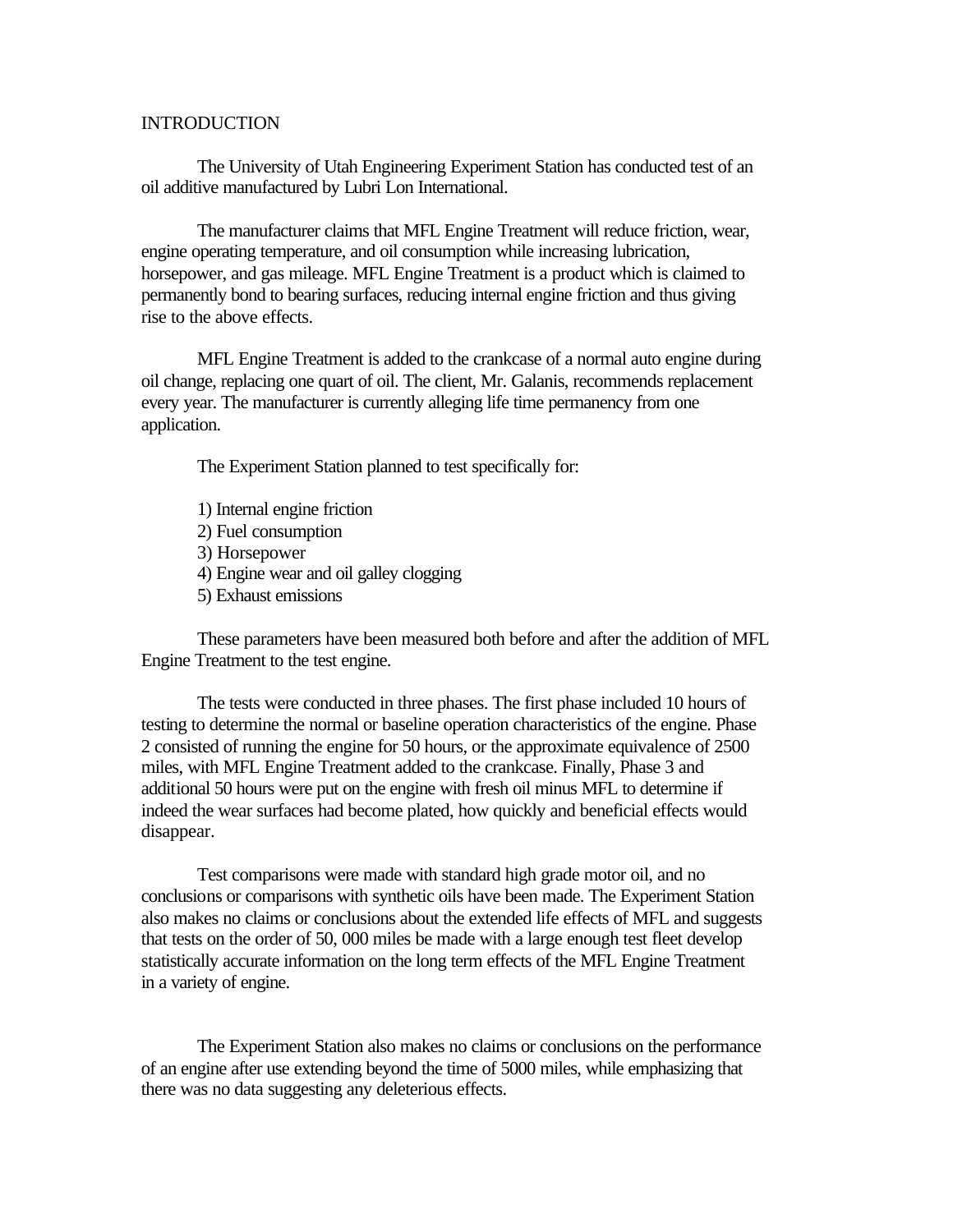#### TEST EQUIPMENT

The tests were performed on a 1973 Chevrolet 259 Cu. in. 6 cylinder test engine set up in the Mechanical Engineering Department at the University of Utah. Power Output from the engine is taken directly into a General Electric dynamometer which acts as a. variable load and can also be reversed to back drive the motor.

The system is instrumented to measure the following:

Engine RPM Engine operating time Oil pressure Oil temperature Block water temperature Manifold Vacuum Volume of fuel consumed Dynamometer output load Dynamometer output power Internal engine friction

An oil filter adaptor, allowing the measurement of the pressure drop across the oil filter with a differential manometer, was conducted.

Engine temperature is controlled by feeding tap water into a cooling tower. The lack of a convective cooling radiator required the engine to be run at a lower temperature (1600 F) than normal operating temperature (1800 F) to avoid boilovers.

Exhaust emissions were measured on a Beckman Exhaust Analysis System.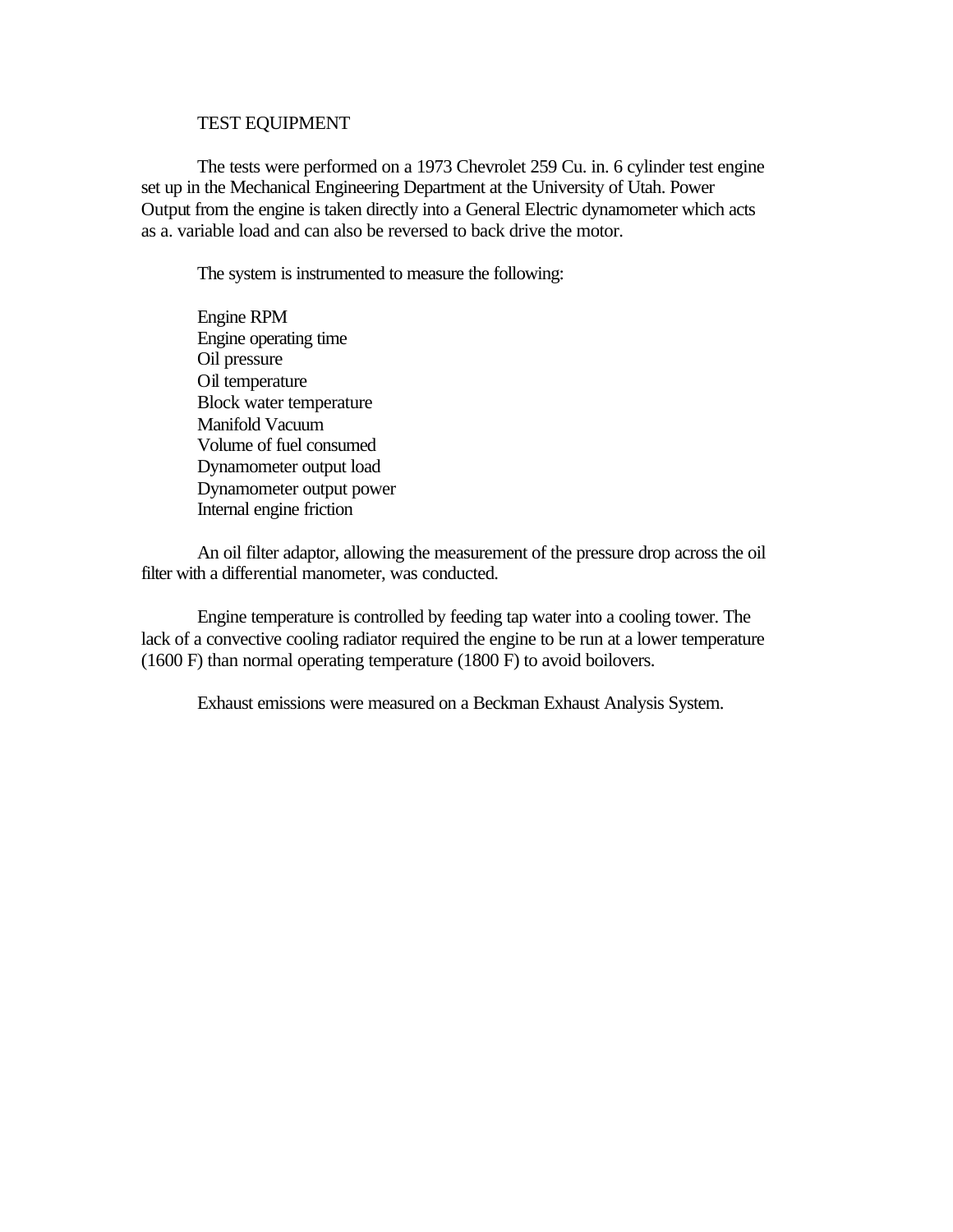#### TEST PROCEDURE

Tests were conducted to compare engine wear, fuel consumption, output power, and exhaust emissions before and after the addition of MFL Engine Treatment. Tests were also run after MFL was removed form the crankcase to determine wear ability of the MFL.

As a first step, the original oil after approximately 100 hours of use was drained and saved as rough baseline comparison for particulate contaminants.

The engine was then supplied with a new filter (Fram PH3O) and 5 quarts of motor oil (Pennzoil SAE 10—40 HO, SE). The engine was then run for 10 hours at 1500 RPM at a moderate load (15HP). At the end of this time, baseline data on engine performance, internal engine friction and exhaust emissions were taken. Data was taken under light load conditions, which simulate moderate cruising, and heavy load conditions, which approximate load conditions reached during maximal engine effort.

The valve lifters were removed and cleaned, and then carefully weighed on a microbalance. Sections of the lifters were examined by visual and microscopic examination. Photomicrograph pictures were taken at 200x magnification for close examination of bearing surface scoring.

The engine was reassembled and run for 50 hours with MFL added to the crankcase as per manufactures instructions.

Carburetor and ignition timing were touched throughout the experiment. During the first 10 hours of runs with MFL added seven runs were made to determine how the performance varied with time in the introductory period. Thereafter tests were run at 10 hour intervals.

At 50 hours with MFL, the oil was again sampled and drained. The lifters were removed and examined as before. A light section microscope was used in an unsuccessful attempt to measure the thickness of the coating.

The engine was again reassembled and run For an additional 50 hours with a fresh charge of motor oil without MFL to determine the lasting effects of the additive. At the end of this time the previous tests were repeated.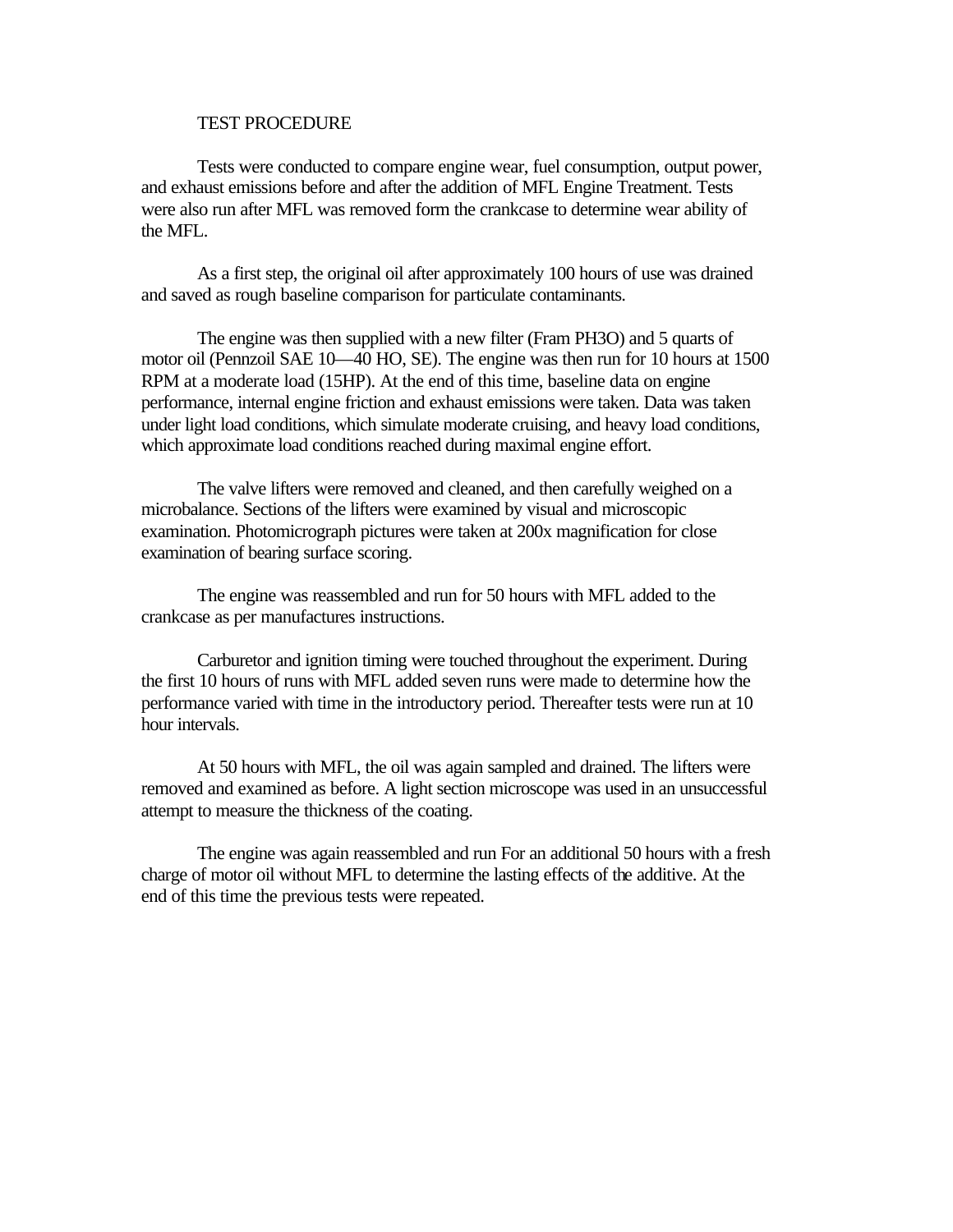## ENGINE FRICTION LOSSES

# (HORSEPOWER)

| <b>RMP</b><br>المعاصراتين | <b>BASELINE</b><br>Hours<br>n.<br>------- | MFL.<br>50 Hours<br>-------- | PERCENT<br>Decrease | <b>LONGTERM</b><br>100 Hours<br>---------- | PERCENT<br>Decrease<br>---------- |
|---------------------------|-------------------------------------------|------------------------------|---------------------|--------------------------------------------|-----------------------------------|
| 750                       | 5.42                                      | 4.83                         | 10:9%               | 5.07                                       | 6.5x                              |
| 1000                      | 7.80                                      | 7.14                         | 8.4x                | 7.00                                       | 10.2                              |
| 1250                      | 10.54                                     | 9.18                         | 12.9                | 8.74                                       | 17.1                              |
| 1500                      | 14.05                                     | 11.17                        | 20.4                | 11.42                                      | 18.7                              |

 $AVG. = 13.1%$ 

 $AVG = 12.6%$ 

 $\lambda$ 

 $\sim 10^{-11}$ 

TABLE 1

 $\sim 10^{-10}$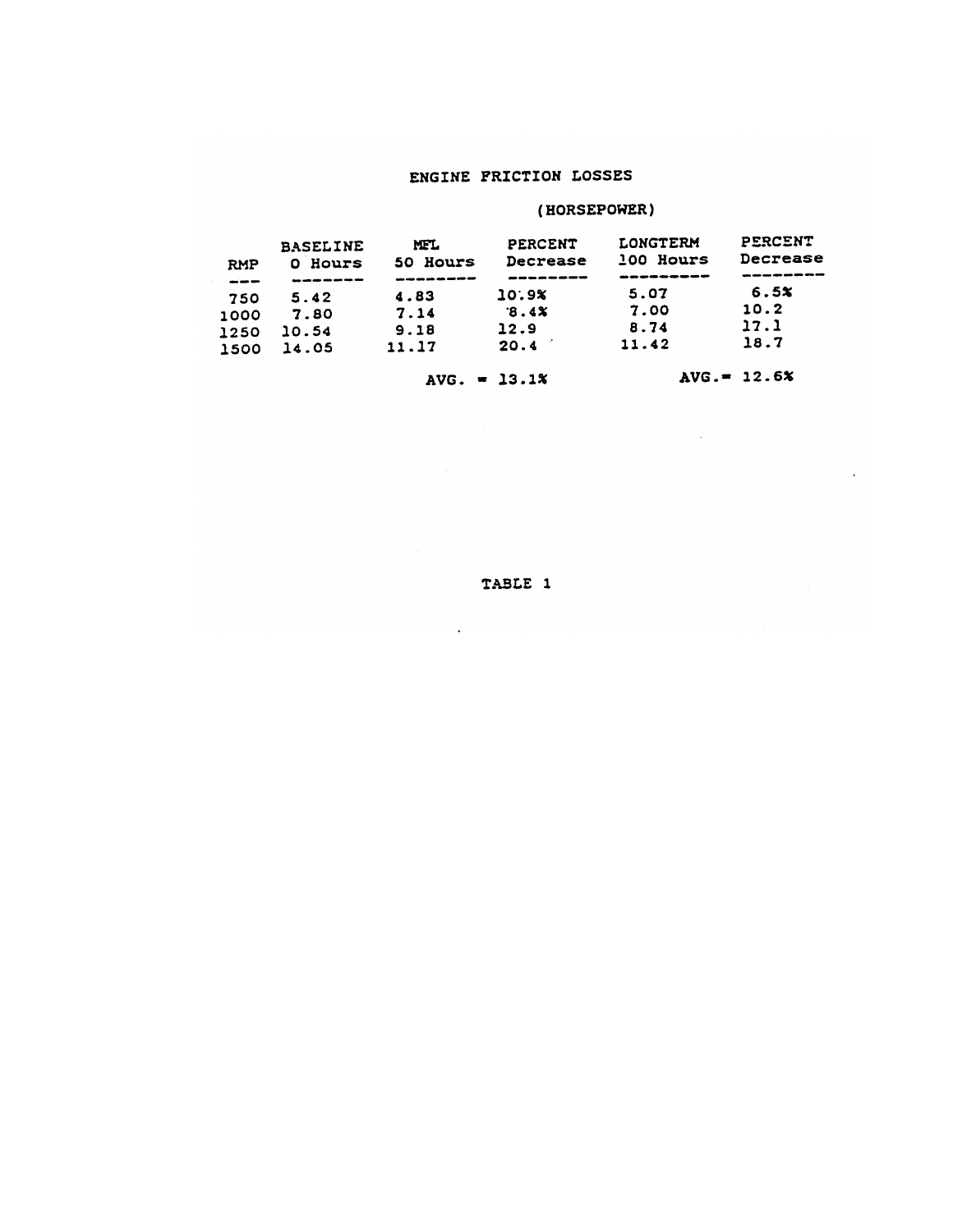

FIGURE 1.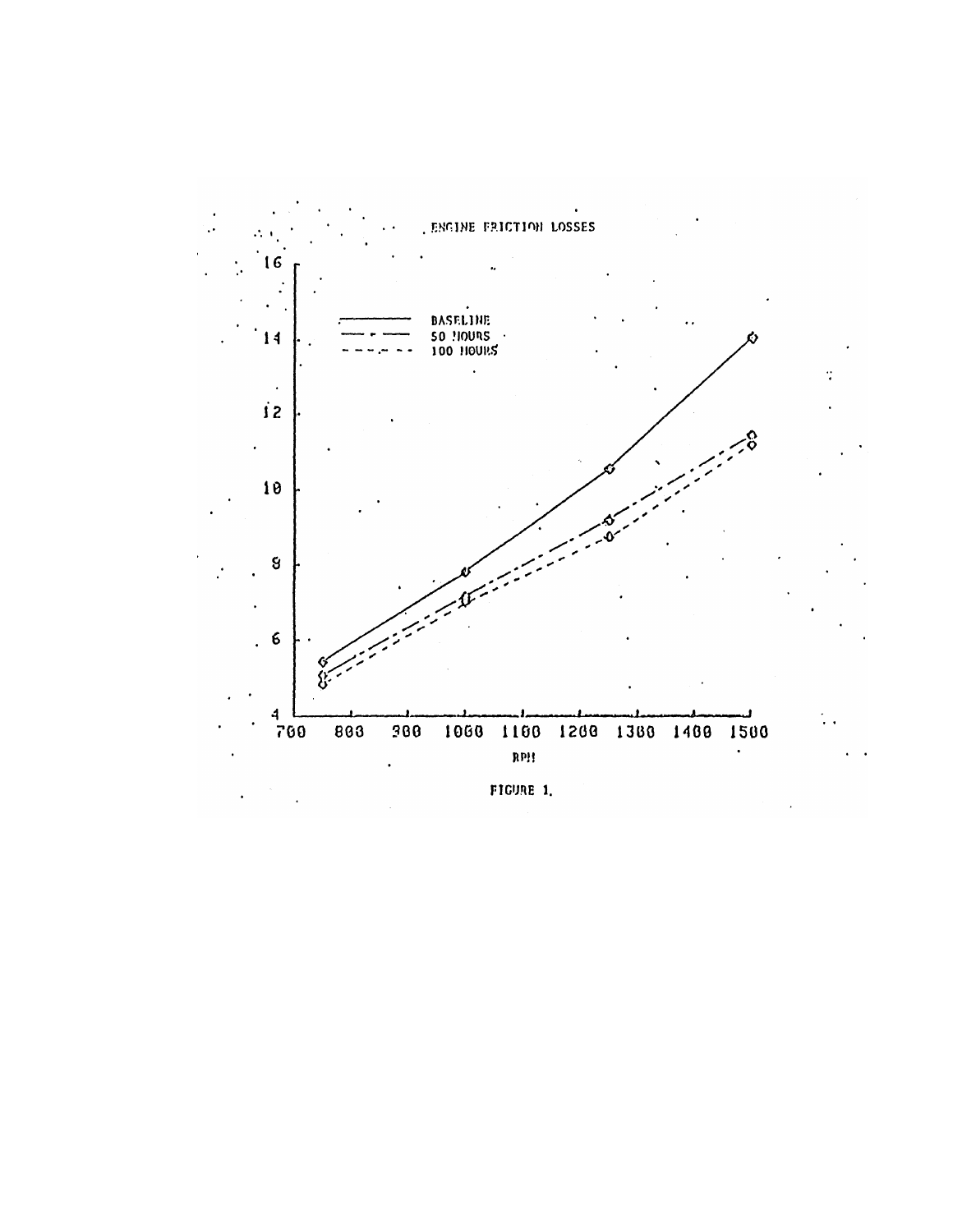| <b>RPM</b> | <b>BASELINE</b><br>0 Hours | <b>OUTPUT</b><br><b>MFL</b><br>50 Hours | <b>HORSEPOWER</b><br><b>PERCENT</b><br>Increase | LONGTERM<br>100 Hours | PERCENT<br>Increase |
|------------|----------------------------|-----------------------------------------|-------------------------------------------------|-----------------------|---------------------|
|            |                            |                                         | LIGHT LOADING                                   |                       |                     |
| 1000       | 3.1                        | 4.0                                     | 22.5x                                           | 3.3                   | 6.1x                |
| 1500       | 5.8                        | 7.7                                     | 24.6                                            | 7.2                   | 19.4                |
| 2000       | 9.5                        | 10.9                                    | 10.5                                            | 11.7                  | 18.8                |
| 2500       | 13.6                       | 14.1                                    | 3.5                                             | 16.0                  | 26.1                |
| 3000       | 21.4                       | 21.6                                    | . 9                                             | 23.2                  | 7.8                 |
|            |                            |                                         | $AVG = 12.4$                                    |                       | $AVG. = 15.6$       |
|            |                            |                                         | HEAVY LOADING                                   |                       |                     |
| 1000       | 7.8                        | 8.8                                     | 11.4                                            | 10.3                  | 24.3                |
| 1500       | 20.6                       | 20.1                                    | $-2.5$                                          | 20.2                  | $-2.0$              |
| 2000       | 34.7                       | 37.1                                    | 8.1                                             | 36.0                  | 3.6                 |
| 2500       | 49.1                       | 50.7                                    | 3.2                                             | 53.9                  | 8.9                 |
| 2750       | 57.4                       | 61.4                                    | 6.5                                             | 60.8                  | 5.6                 |
|            |                            |                                         | $AVG. = 5.3x$                                   |                       | $AVG = 8.1$         |
|            |                            |                                         |                                                 |                       |                     |

TABLE 2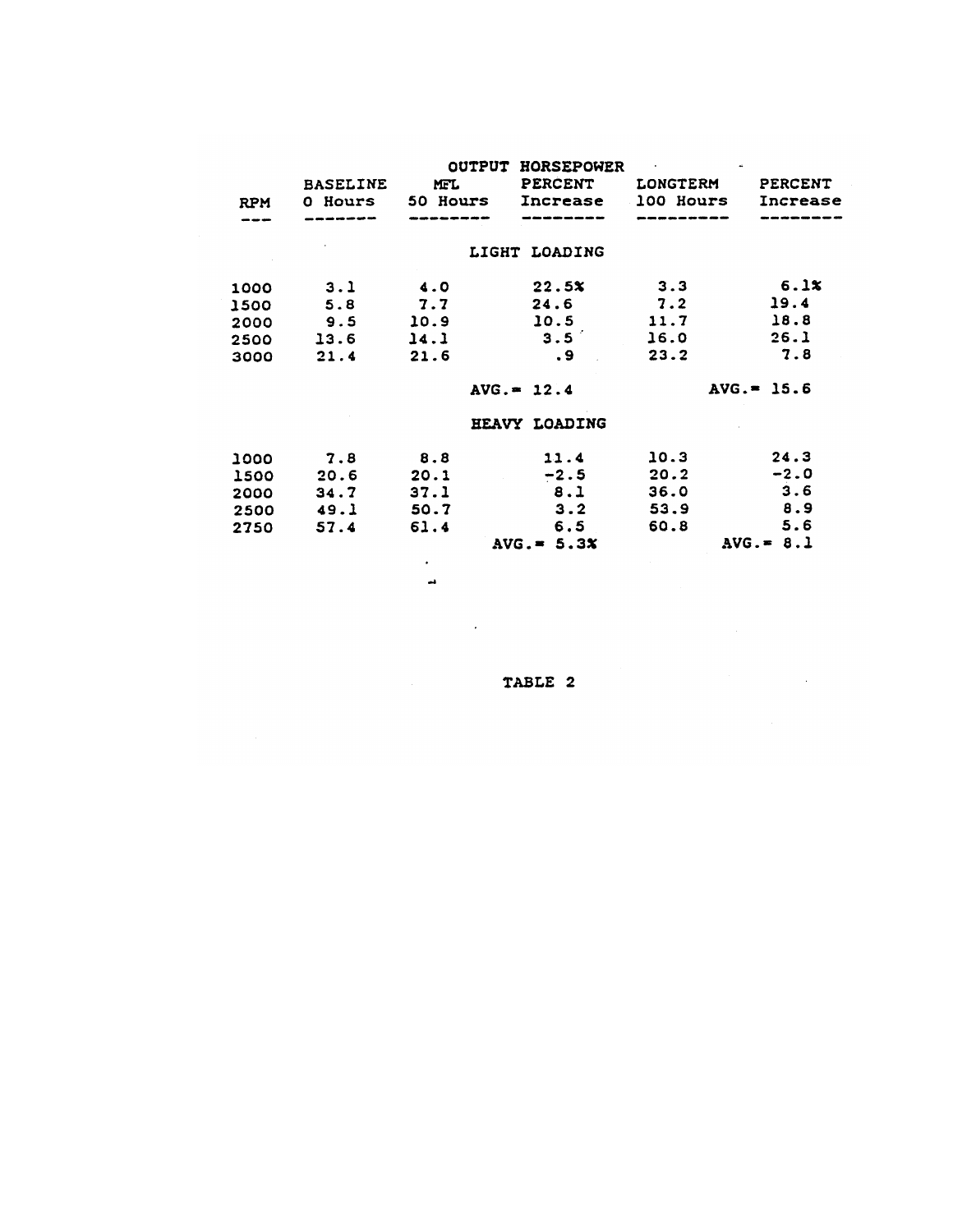## HORSEPOWER AS A FUNCTION OF TIME

 $\hat{\phantom{a}}$ 

 $\label{eq:2} \frac{1}{\sqrt{2}}\sum_{i=1}^n\frac{1}{\sqrt{2\pi}}\sum_{i=1}^n\frac{1}{\sqrt{2\pi}}\sum_{i=1}^n\frac{1}{\sqrt{2\pi}}\sum_{i=1}^n\frac{1}{\sqrt{2\pi}}\sum_{i=1}^n\frac{1}{\sqrt{2\pi}}\sum_{i=1}^n\frac{1}{\sqrt{2\pi}}\sum_{i=1}^n\frac{1}{\sqrt{2\pi}}\sum_{i=1}^n\frac{1}{\sqrt{2\pi}}\sum_{i=1}^n\frac{1}{\sqrt{2\pi}}\sum_{i=1}^n\frac{1}{$ 

 $\sim 10^{-10}$ 

|            | MFL          | MFL         | MFL         | <b>MFL</b> | <b>MFL</b> |  |
|------------|--------------|-------------|-------------|------------|------------|--|
| <b>RPM</b> | Hours<br>10. | Hours<br>20 | 30 Hours    | 40 Hours   | 50 Hours   |  |
| ----       |              |             |             |            |            |  |
| 1000       | 3.2          | 3.5         | $\cdot$ 3.7 | 3.5        | 4.0        |  |
| 1500       | 6.5          | 5.9         | 6.4         | 7.5        | 7.7        |  |
| 2000       | 10.5         | 10.3        | 11.5        | 11.2       | 10.9       |  |
| 2500       | 14.5         | 17.8        | 17.4        | 18.0       | 14.1       |  |
| 3000       | 20.3         | 23.7        | 22.0        | 21.6       | 21.6       |  |

TABLE 3

 $\big)$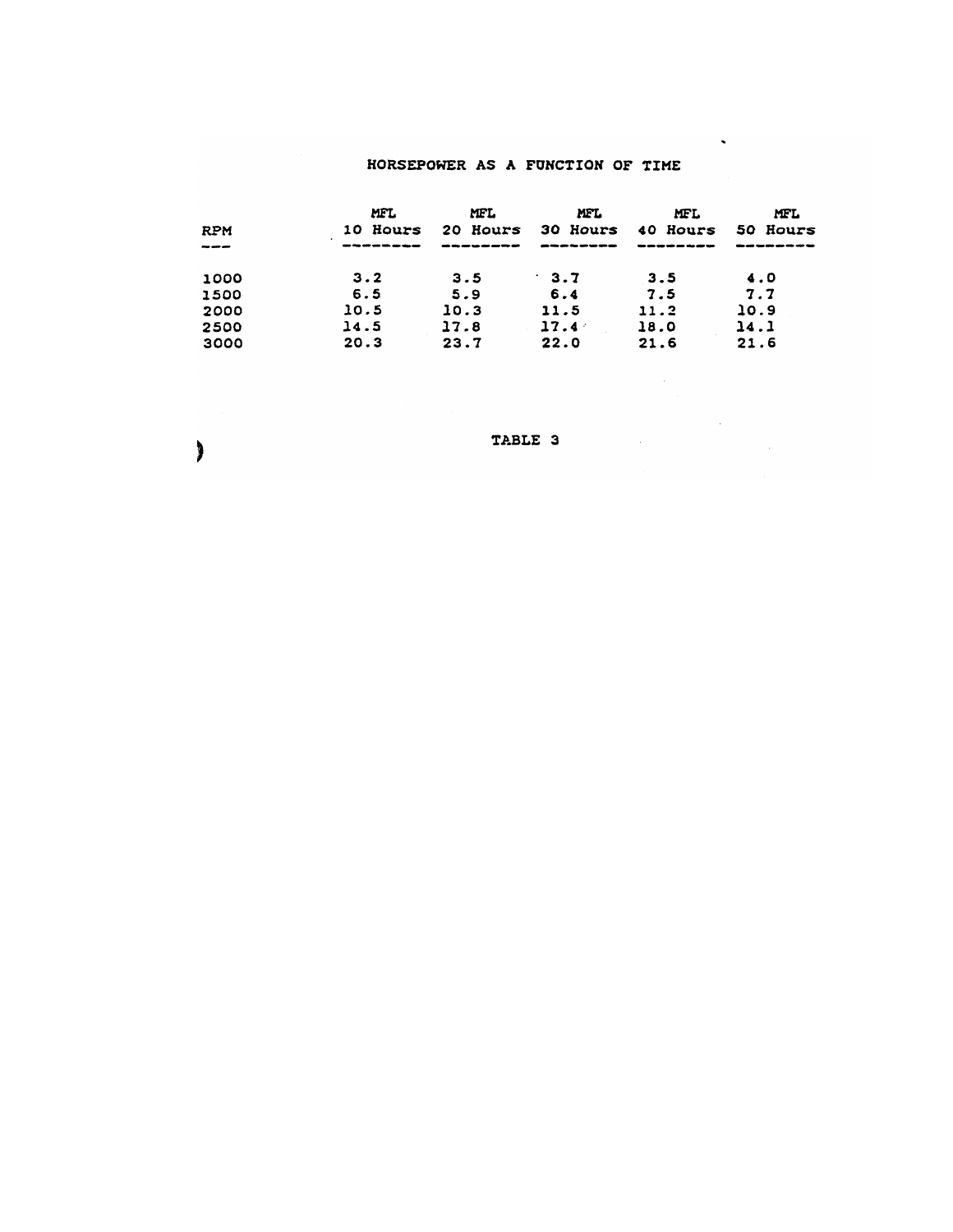#### SPECIFIC FUEL CONSUMPTION

 $\mathcal{L}^{\text{max}}_{\text{max}}$  ,  $\mathcal{L}^{\text{max}}_{\text{max}}$ 

#### $GAL/HP/HR$

 $\sim$   $\sigma$  .

 $\overline{a}$ 

 $\Box$ 

 $\ddot{\phantom{a}}$ 

| <b>RPM</b>  | <b>BASELINE</b><br>0 Hours | <b>MFL</b><br>50 Hours | <b>PERCENT</b><br>Increase | <b>LONGTERM</b><br>100 Hours | <b>PERCENT</b><br>Increase |  |
|-------------|----------------------------|------------------------|----------------------------|------------------------------|----------------------------|--|
|             |                            |                        | LIGHT LOADING              |                              |                            |  |
| 1000        | .32                        | .26                    | 18.8%                      | . 25                         | 21.9%                      |  |
| 1500        | .26                        | .21                    | 19.2x                      | .20                          | 23.0x                      |  |
| 2000        | .20                        | .18                    | 10.0%                      | .17                          | 15.0%                      |  |
| 2500        | .19                        | .18                    | 5.2%                       | .16                          | 15.8%                      |  |
| $\sim$ 3000 | .17                        | .16                    | 5.8%                       | .15                          | 11.8%                      |  |
|             |                            |                        | $AVG = 11.8x$              |                              | $AVG = 17.5%$              |  |
|             |                            |                        |                            | HEAVY LOADING                |                            |  |
| 1000        | .16                        | .13                    | 18.8%                      | .13                          | 18.8%                      |  |
| 1500        | .11                        | .12                    | $-9.1x$                    | .12                          | $-9.1x$                    |  |
| 2000        | .11                        | .10                    | 9.1x                       | .12                          | $-9.1%$                    |  |
| 2500        | .11                        | .11                    | ОX                         | .11                          | O%                         |  |
| 2750        | .12                        | .12                    | 0%                         | .12                          | $\mathbf{0}$               |  |
|             |                            |                        | $AVG. = 3.8X$              |                              | $AVG. = +.1%$              |  |

TABLE 4